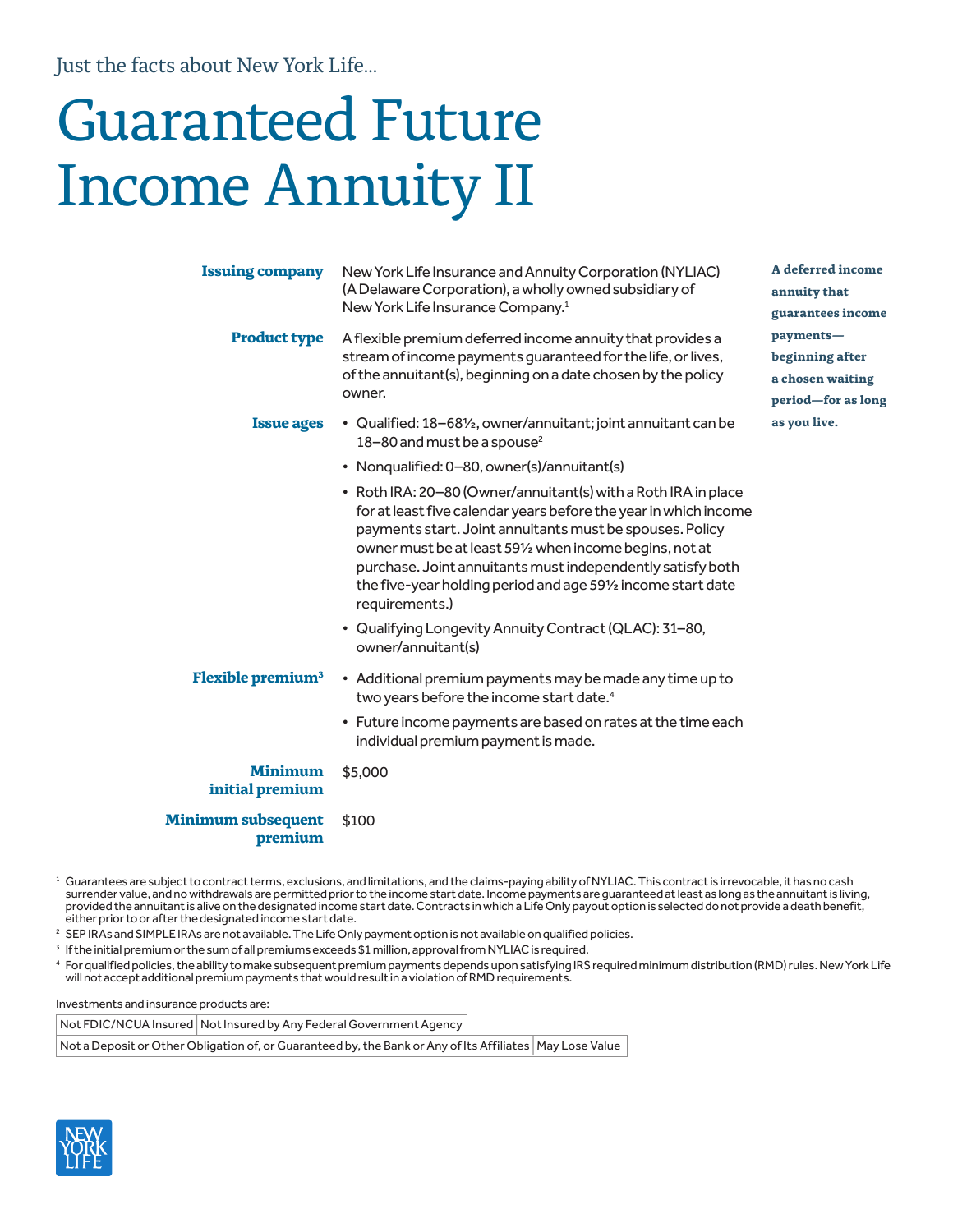| Defer |  |
|-------|--|
|-------|--|

# • Minimum of 2 years

### **periods** • Maximum of 40 years. However, income payments must begin by age 85, or by age 70½ for qualified policies. For QLACs, income payments cannot begin before April 1 in the year after the owner turns age 701/2, and income payments must begin by the first day of the month following the annuitant's 85th birthday.

# **Income start date**

- Selected at time of purchase
- The flexible income start date feature<sup>6</sup> allows the policy owner to accelerate the start of income payments to any date 13 months after the latest premium payment or defer income payments up to five additional years from the original income start date selected.<sup>7</sup> This option may be exercised once and is not available on Life Only policies. For policies issued in New York State only, both accelerations and deferrals are limited to up to five years from the original income start date.

# **Income payment modes**

# • Annually, semiannually, quarterly, or monthly

• The payment period is selected at issue and applies to the total income stream

**Payment options<sup>8, 9, 10</sup> Life Only:** Provides income payments beginning on the income start date and guaranteed for one life (or two lives for a Joint Life Only policy). Generally, it provides maximum lifetime income per premium payment. Payments stop at the annuitant's death. For the Joint Life Only option, income payments continue as long as one annuitant is alive and stop at the death of the last surviving annuitant. There is no death benefit.

> **Life with Period Certain:** Provides income payments beginning on the income start date and guaranteed for one life (or two lives for a Joint Life policy), or for a guaranteed period (10 to 30 years, chosen at the time of purchase), whichever is longer. If the annuitant (or either annuitant in a Joint Life policy) lives beyond the guaranteed period, payments will continue as long as the annuitant is living. If the annuitant (or both annuitants in a Joint Life policy) were to die prior to the end of the guarantee period, income payments would continue to the beneficiary(ies) for the remainder of the guarantee period.<sup>5, 10, 12</sup>

> **Life with Cash Refund:** Provides income payments beginning on the income start date and guaranteed for one life (or two lives if a Joint Life policy). This option guarantees that, if the annuitant (or both annuitants for a Joint Life policy) dies before the income payments received equal the premium paid, the beneficiary(ies) will receive a lump sum equaling the premium less all income payments received.<sup>11</sup>

**Life with Installment Refund:** Provides income payments beginning on the income start date and guaranteed for one life (or two lives if a Joint Life policy). This option guarantees that, if the annuitant (or both annuitants for a Joint Life policy) dies before the income payments received equal the premium paid, the beneficiary(ies) will continue to receive the scheduled income payments until the premium is fully recovered.<sup>5, 11, 12</sup>

<sup>5</sup> Not available with QLACs.

- <sup>8</sup> Not all payment options are available for all ages and circumstances.
- 9 Product and features available in jurisdictions where approved. Please be advised that when selecting a Life with Period Certain payout option, there are limited situations (primarily younger annuitants) where the same or essentially the same income payment is available for longer guarantee periods or cash refund options.
- $^{\rm 10}$  If a Joint Life with Period Certain policy provides for reduced income upon the death of the first annuitant, the reduction in income will not take place until the first annuitant's death or the end of the guaranteed payment period, whichever is later.
- <sup>11</sup> If the total payments received prior to the annuitant's death equal or exceed the premium paid for the policy, no payments will be made to beneficiaries upon death.
- $^{12}$  Upon the death of the annuitant (or both annuitants for a Joint Life policy), the remaining guaranteed payments can be commuted into a lump sum if the policy owner selected this option before death. The present value of any remaining Annuity Income Payments is always less than the total of those Annuity Income Payments. Beneficiaries should confirm the amount of the lump sum payment prior to electing the commutation option at the time of the death claim.

<sup>6</sup> The new income amount will be adjusted based on the Moody's Seasoned Baa Corporate Bond Yield (DBAA) rates, Annuity 2000 mortality tables, and an interest rate change adjustment.

 $^7\,$  For qualified policies, changes to the income start date may be limited by IRS RMD rules. All accelerations of five years or less are guaranteed to satisfy RMD rules. Guarantee not available for policies where the Annual Increase Option has been selected.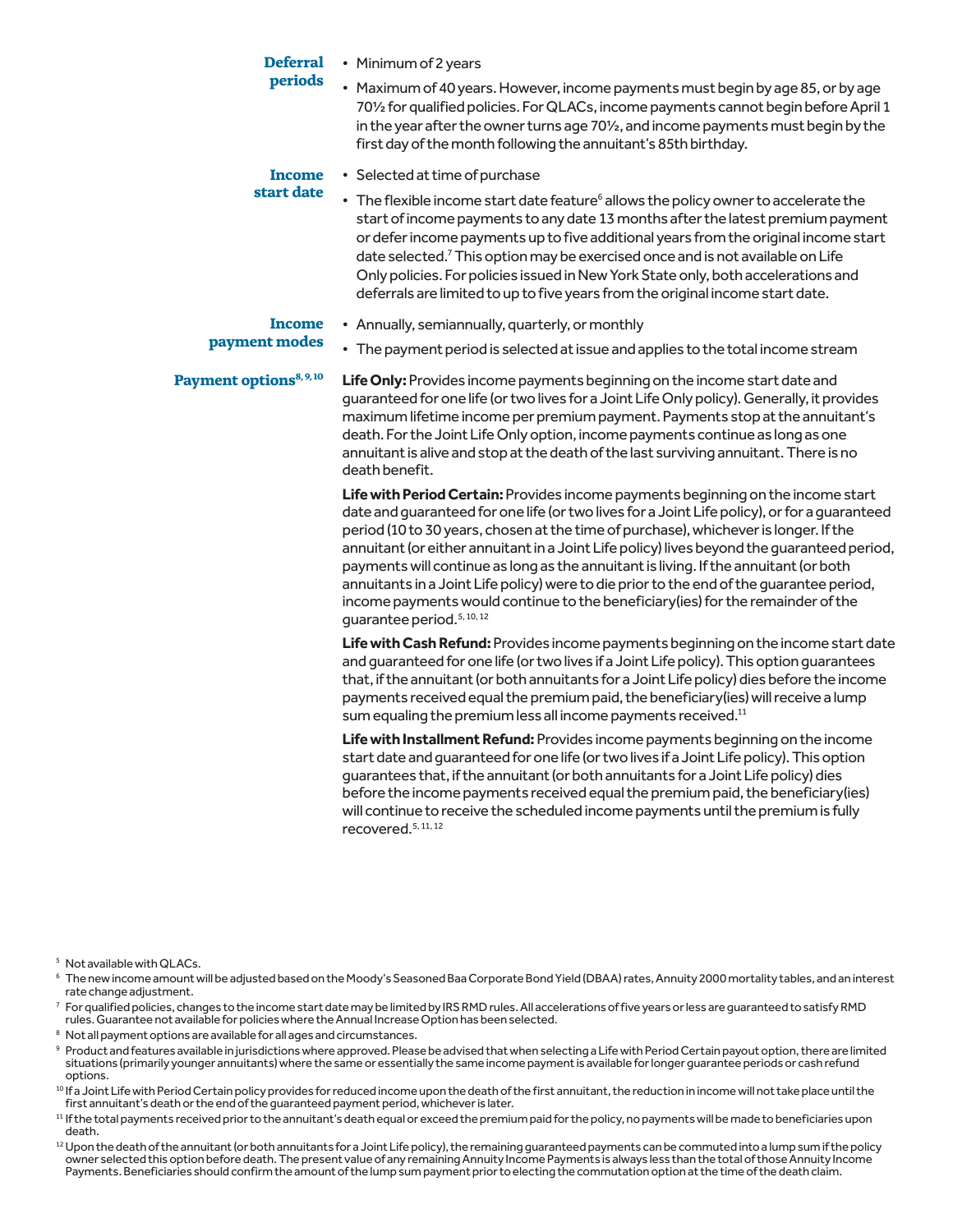# **Important information for Joint Life policies**

- Joint owners must be joint annuitants.
- Joint owners/joint annuitants must be spouses.
- "Surviving spouse" should be designated as the sole primary beneficiary, or the policy will end at either owner's death during the deferral period (nonqualified policies only).
- If there is only one owner, the joint annuitant should be designated as the sole primary beneficiary, or the policy will end at the owner's death during the deferral period.
- Contingent beneficiaries may also be designated.

# **Death benefit prior to income start date**

- Life Only: none
- All other payment options: return of premium

**Withdrawal feature13 Payment Acceleration (for nonqualified policies with monthly payments):** Enables policy owners, after the income period has begun, to receive the next scheduled monthly payment, along with five subsequent payments—for a total of six months of income payments in one sum. When this option is exercised, income payments will not be paid for the next five months.

- Policy owner must be at least age 59½ to exercise the payment acceleration option.
- This option may be exercised two times during the life of the policy.<sup>5</sup>

# **Optional features Annual Increase Option:** Allows most policy owners to increase income payments each year by 1% to 3%, depending on the percentage chosen. Structuring payments this way may help neutralize the impact of inflation as living expenses increase over time.

- Must be elected at the time of purchase.
- Policy owner must be at least 59½ at the time of the first income payment.
- Income payments for the same premium amount will initially be smaller than for policies without this feature and will increase each year at the percent chosen.

**Reduction of Income Option:14** For Joint Life Only and Joint Life with Period Certain policies, we allow the surviving annuitant to receive from 40%–99% of the original income amount after one of the annuitants dies. By reducing survivor income payments, the annuitants are able to enjoy a higher income while both are still alive.

- Income reduction percentage must be chosen at the time of purchase.
- For Joint Life with Period Certain policies, if the first annuitant dies during the guaranteed payment period, the payments to the second annuitant will not be reduced until the end of that period.

 $^{13}$  If the policy owner purchases a policy before age 59½ and exercises the Payment Acceleration feature within five years from the date of the first annuity payment (and after the policy owner has attained age 59½), then a 10% penalty tax (plus interest) may be imposed retroactively on any annuity payments that would have been received before the policy owner attained age 59½ had the payments been made on a regular basis. The 10% penalty tax would be in addition to the ordinary taxes on the taxable amount of the lump sum-withdrawal. The policy owner should consult his or her tax advisor prior to exercising a withdrawal feature under a deferred income annuity.

<sup>&</sup>lt;sup>14</sup> Not available on Life with Cash Refund or Life with Installment Refund policies.